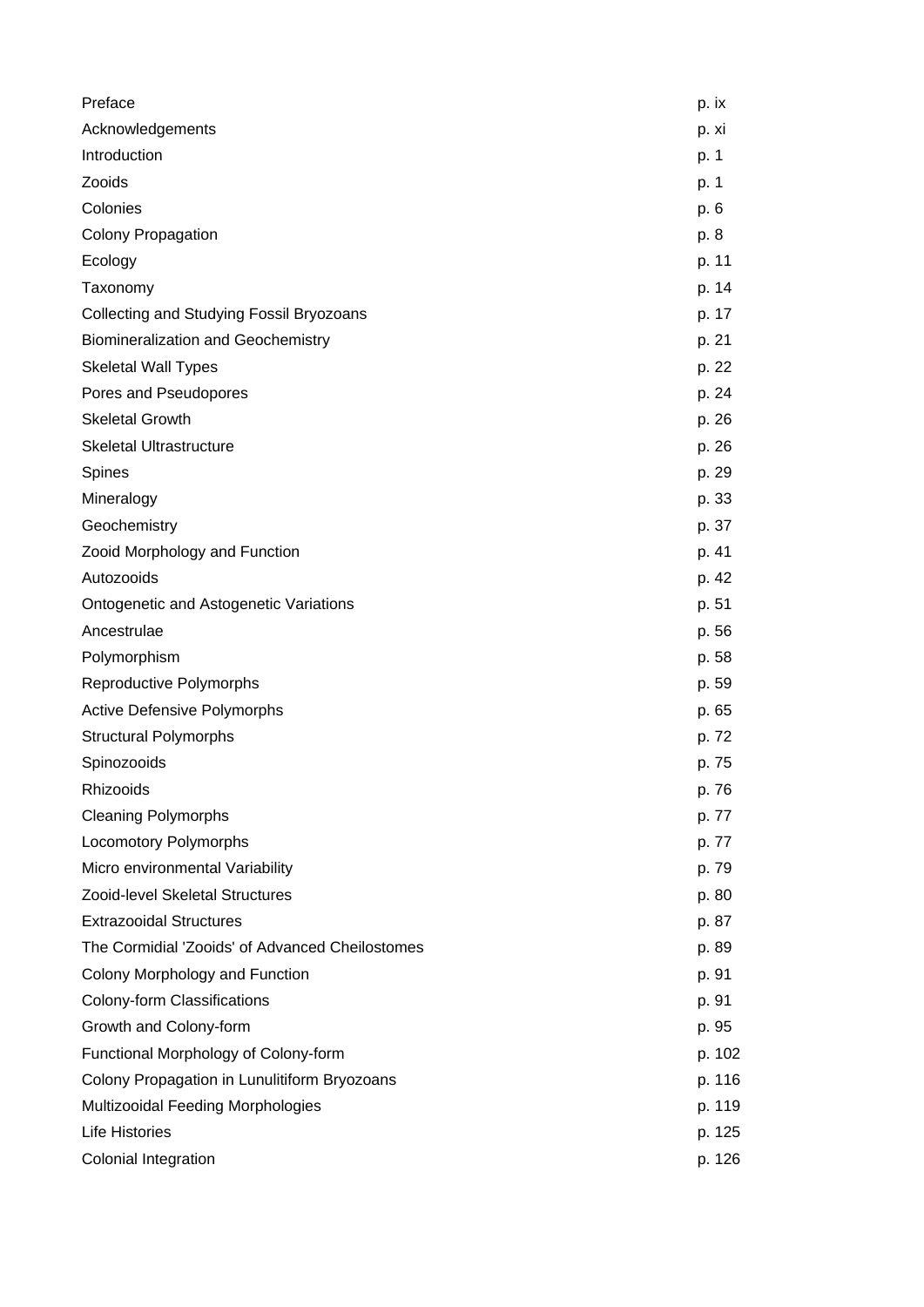| <b>Endolithic and Etching Bryozoans</b>                 | p. 127 |
|---------------------------------------------------------|--------|
| <b>Biotic Interactions</b>                              | p. 131 |
| Competition                                             | p. 131 |
| Predation                                               | p. 139 |
| Symbioses                                               | p. 144 |
| Bryozoans as Habitat Providers                          | p. 150 |
| Ecology and Palaeoecology                               | p. 155 |
| <b>Bryozoan Habitats</b>                                | p. 155 |
| Bryozoans in Reefs and Mounds                           | p. 165 |
| Colony-form and Palaeoenvironments                      | p. 170 |
| Depth Distributions and Palaeobathymetry                | p. 172 |
| Bryozoans as Sediment Producers                         | p. 176 |
| Taphonomy                                               | p. 179 |
| Palaeoclimatology and Zooid Size                        | p. 181 |
| Biogeography                                            | p. 187 |
| Cosmopolitan vs. Endemic Distributions                  | p. 187 |
| <b>Modes of Dispersal</b>                               | p. 188 |
| Biogeography of Bryozoans at the Present Day            | p. 191 |
| <b>Latitudinal Diversity Gradient</b>                   | p. 191 |
| Palaeobiogeography                                      | p. 193 |
| Phylogeny                                               | p. 199 |
| Relationships with Other Phyla                          | p. 199 |
| Inter-relationships of Bryozoan Classes                 | p. 200 |
| Inter-relationships of Bryozoan Orders                  | p. 201 |
| Morphological Phylogenies                               | p. 204 |
| <b>Molecular Phylogenies</b>                            | p. 205 |
| <b>Evolution and Fossil History</b>                     | p. 211 |
| Phanerozoic Bryozoan Diversity                          | p. 211 |
| Cambrian Bryozoans?                                     | p. 212 |
| Great Ordovician Bio diversification Event              | p. 214 |
| <b>End-Ordovician Extinction</b>                        | p. 215 |
| <b>Devonian Extinctions</b>                             | p. 215 |
| <b>Permian Mass Extinctions</b>                         | p. 216 |
| <b>Triassic Diversity and Mass Extinction</b>           | p. 217 |
| Jurassic Cyclostome Radiation                           | p. 217 |
| Cretaceous-Palaeogene Radiations                        | p. 218 |
| <b>End Cretaceous and Danian Extinctions</b>            | p. 220 |
| Convergence                                             | p. 221 |
| Palaeostomates and Post-Palaeozoic Cyclostomes Compared | p. 227 |
| Frontal Shield Evolution in Ascophoran Cheilostomes     | p. 228 |
| Cyclostomes vs. Cheilostomes                            | p. 230 |